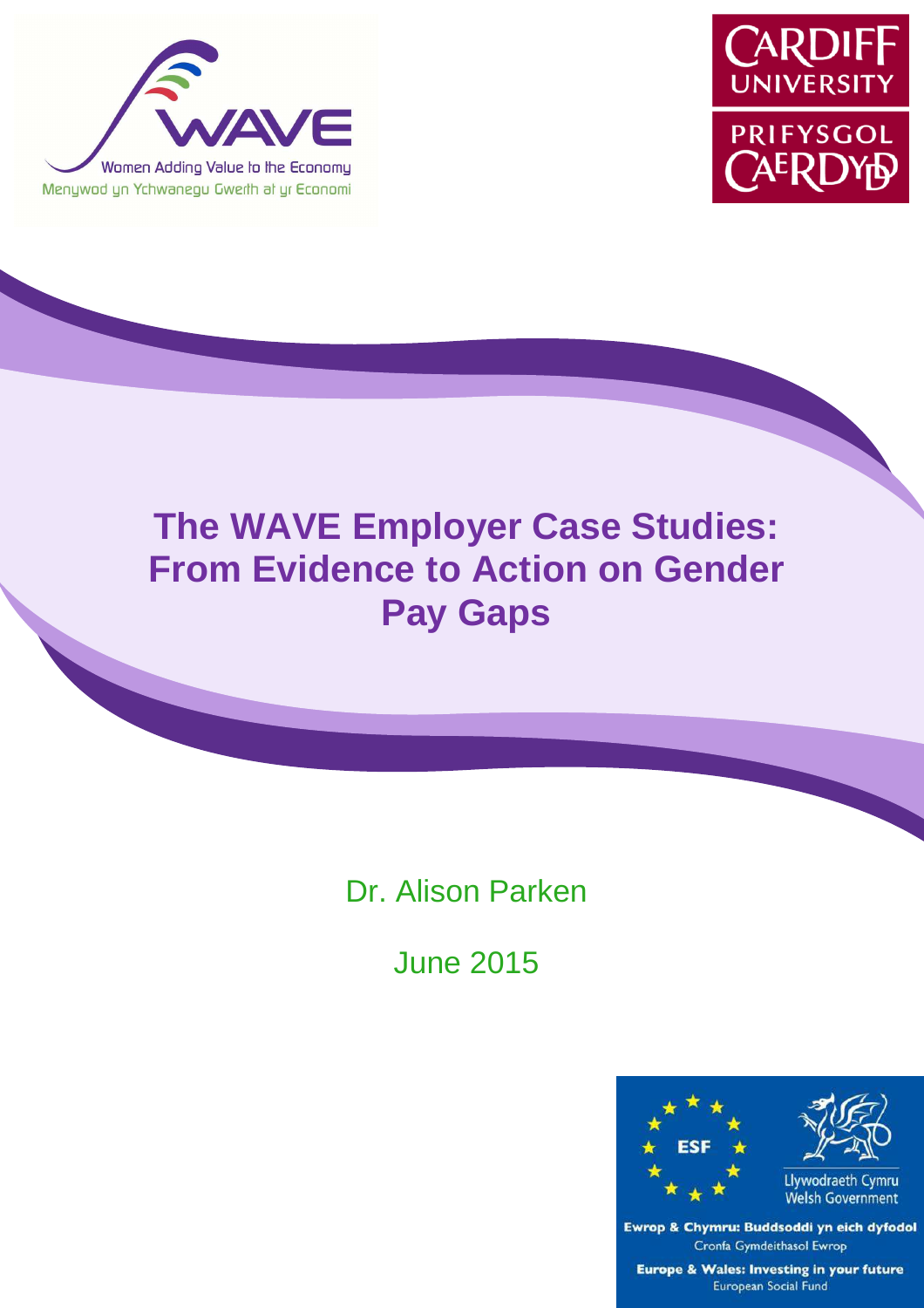Acknowledgements

The 'Women Adding Value to the Economy' (WAVE) programme was funded by the European Social Fund (ESF), through the Welsh Government, between 2012 and 2015. The partners were the University of South Wales (USW), The Women's Workshop at BAWSO (TWW), and Cardiff University (CU).

This report summarises Cardiff University's activities. In particular, it reflects upon the findings from our workforce and pay analysis research with collaborating employers, and the subsequent change management support, which assisted them to take action on gender employment and pay disparities.

We owe these employers our gratitude. They trusted us with their workforce and pay data, engaged with our research findings, and invested tremendous ambition, expertise and effort in change management processes. Their commitment to the project has exceeded all expectations.

The WAVE research team and expert advisor group are to be congratulated for making good sense of large and complex datasets, providing the evidence base for action. As are Sharanne Basham-Pyke from SHAD, our Change Management Consultant, and Adele Baumgardt, our Gender Pay Analyst. They have produced some truly innovative solutions to long-term structural issues, in a short time frame.

I would also like to express my gratitude for insightful advice and support throughout this collaborative endeavor to:

Dame Professor Teresa Rees, Professor Philip Brown, Professor Robert McNabb, Caroline Joll, and our external Advisory Panel colleagues from the Equality and Human Rights Commission (EHRC), Wales Trades Union Congress (WTUC), Centre for Equality and Human Rights NHS Wales (CEHR), the Fairer Futures Division of the Welsh Government, Chwarae Teg, and the Wales European Funding Office (WEFO).

Dr. Alison Parken Senior Research Fellow WAVE Project Director, Cardiff University Contact email: ParkenA@cardiff.ac.uk Cardiff University WAVE website: http://www.cardiff.ac.uk/research/explore/research-units/women-adding-value-tothe-economy-wave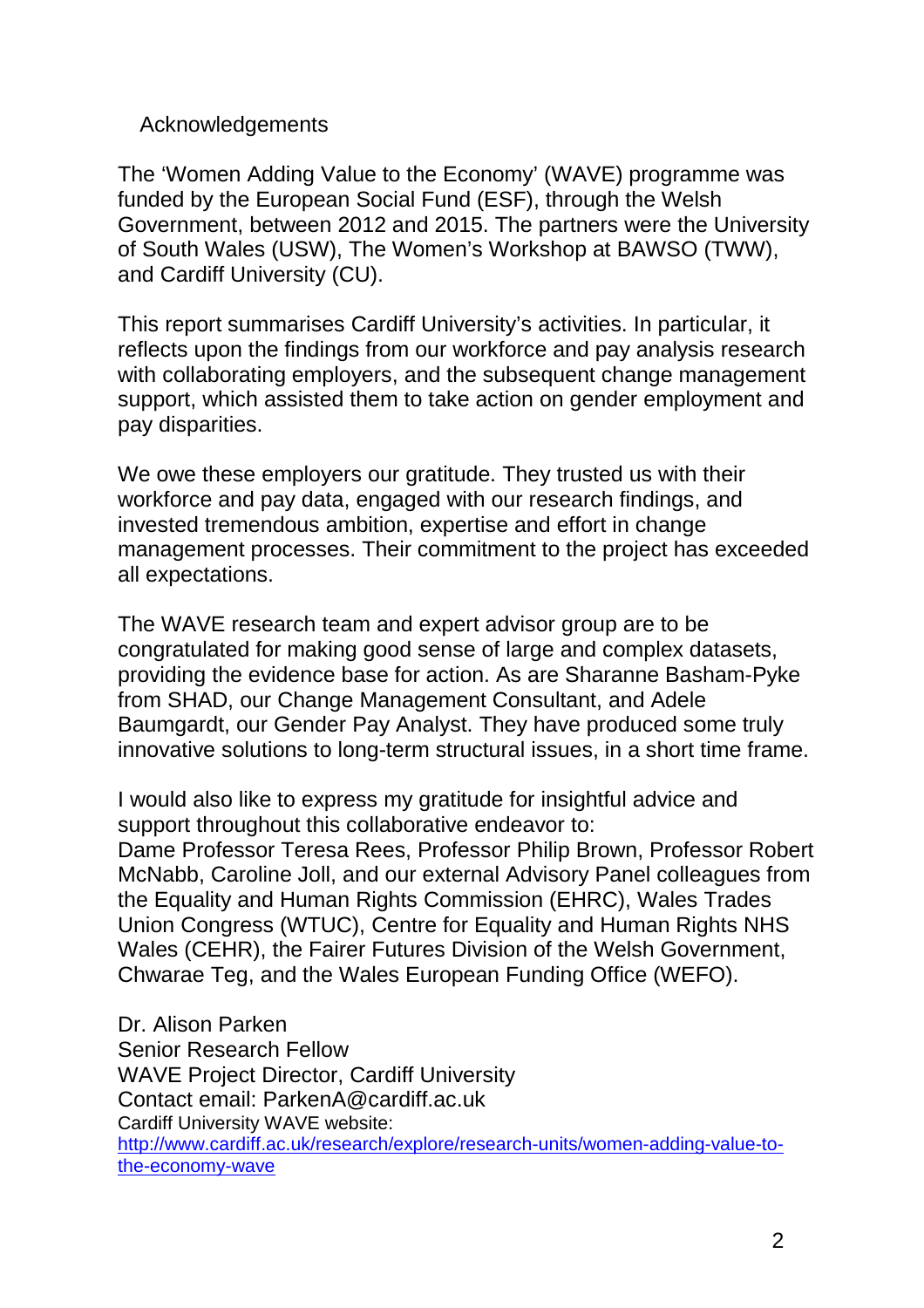## **Contents**

| <b>Employment and Pay Disparities: Evidence and Action 8</b> |    |
|--------------------------------------------------------------|----|
|                                                              |    |
|                                                              |    |
|                                                              |    |
|                                                              |    |
|                                                              |    |
|                                                              |    |
| From Evidence to Action: Making Change  13                   |    |
|                                                              |    |
|                                                              |    |
|                                                              |    |
|                                                              | 16 |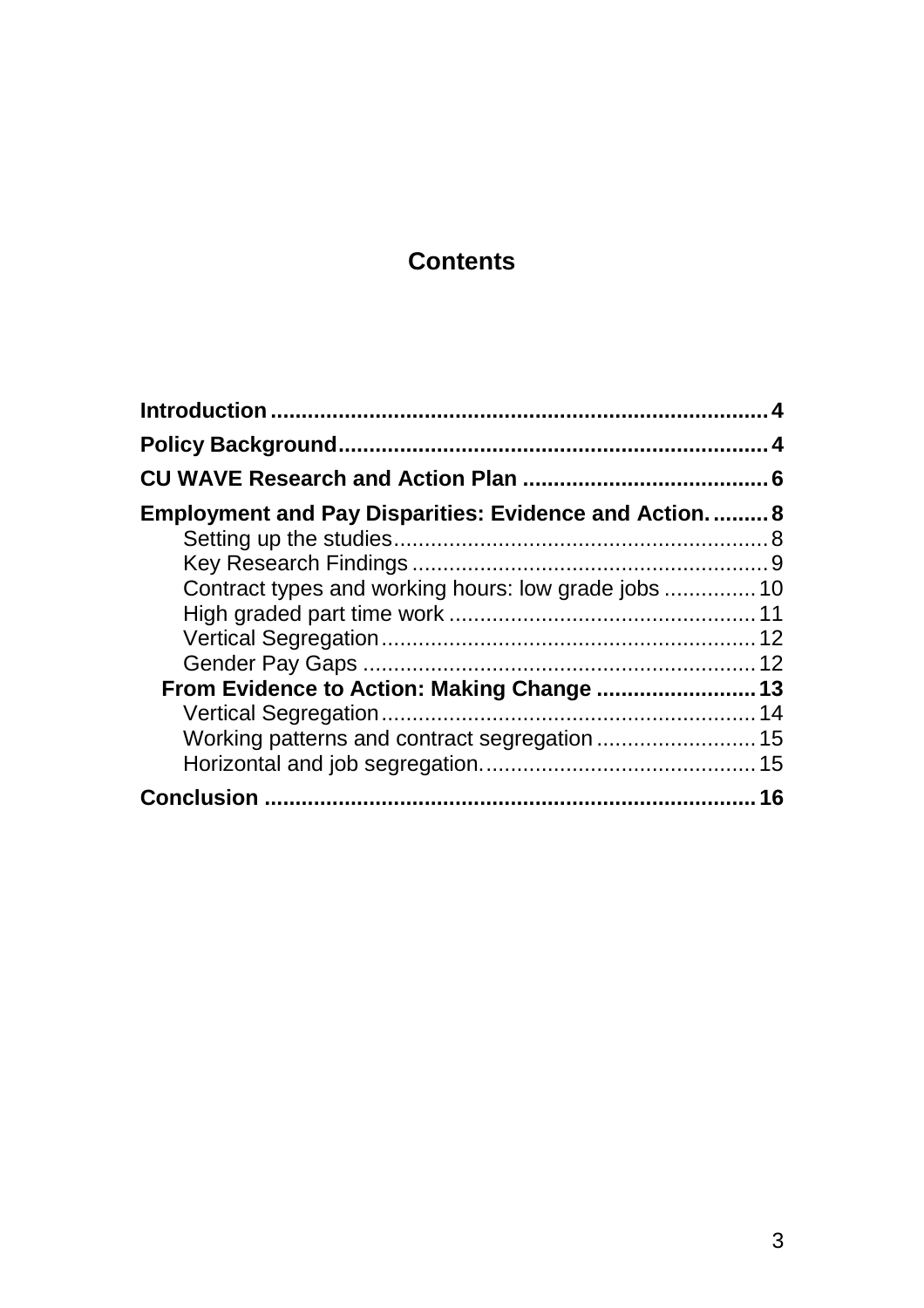## **Introduction**

The aim of the WAVE programme was to understand and 'interrupt' the ways in which gender pay inequalities are consistently reproduced through occupational segregation in employment and self employment, through the ways in which 'women's work' is contracted and under valued, and through the operation of pay systems.

This summary report describes the work of the Cardiff University WAVE research team, providing an overview of findings from collaborative employer case studies, and the actions these employers are undertaking to tackle gender pay gaps.

Subsequent academic papers will provide an in-depth review of the causes of gender pay disparities, the methodological approach, data and analysis from the case studies, and policy implications.

#### **Policy Background**

l

Gender pay inequalities arise from complex causes but occupational segregation is a significant contributor (Parken, Rees and Baumgardt,  $2009$ <sup>1</sup>. The uneven distribution of men and women between sectors, occupations, grades, contract types (permanent/temporary, fixed term/casual), and by full or part time working patterns, combines to create gender pay disparities.

Anti-discrimination policies, gender pay audits and job evaluation systems are the bedrock of good equal pay practice. However, this approach relies on comparing men and women in the same jobs and grades, but research shows that the demarcation between the jobs that men and women do is such, that they are rarely comparable.

Three quarters of workers in Wales are employed in gender-segregated work, making direct comparison or equal value assessments unlikely in practice (Parken, Pocher and Davies,  $2014)^2$ . It is acknowledged that

<sup>&</sup>lt;sup>1</sup> Parken, A., Rees, T., and Baumgardt, A. (2009) Options for an Equal Pay Duty in Wales, Research Report for the Welsh Assembly Government, Cardiff: Welsh Assembly Government

<sup>&</sup>lt;sup>2</sup> Parken, A., Pocher, E., and Davies, R. (2014) Working Patterns in Wales: Gender, Occupations and Pay, Cardiff: WAVE (ESF).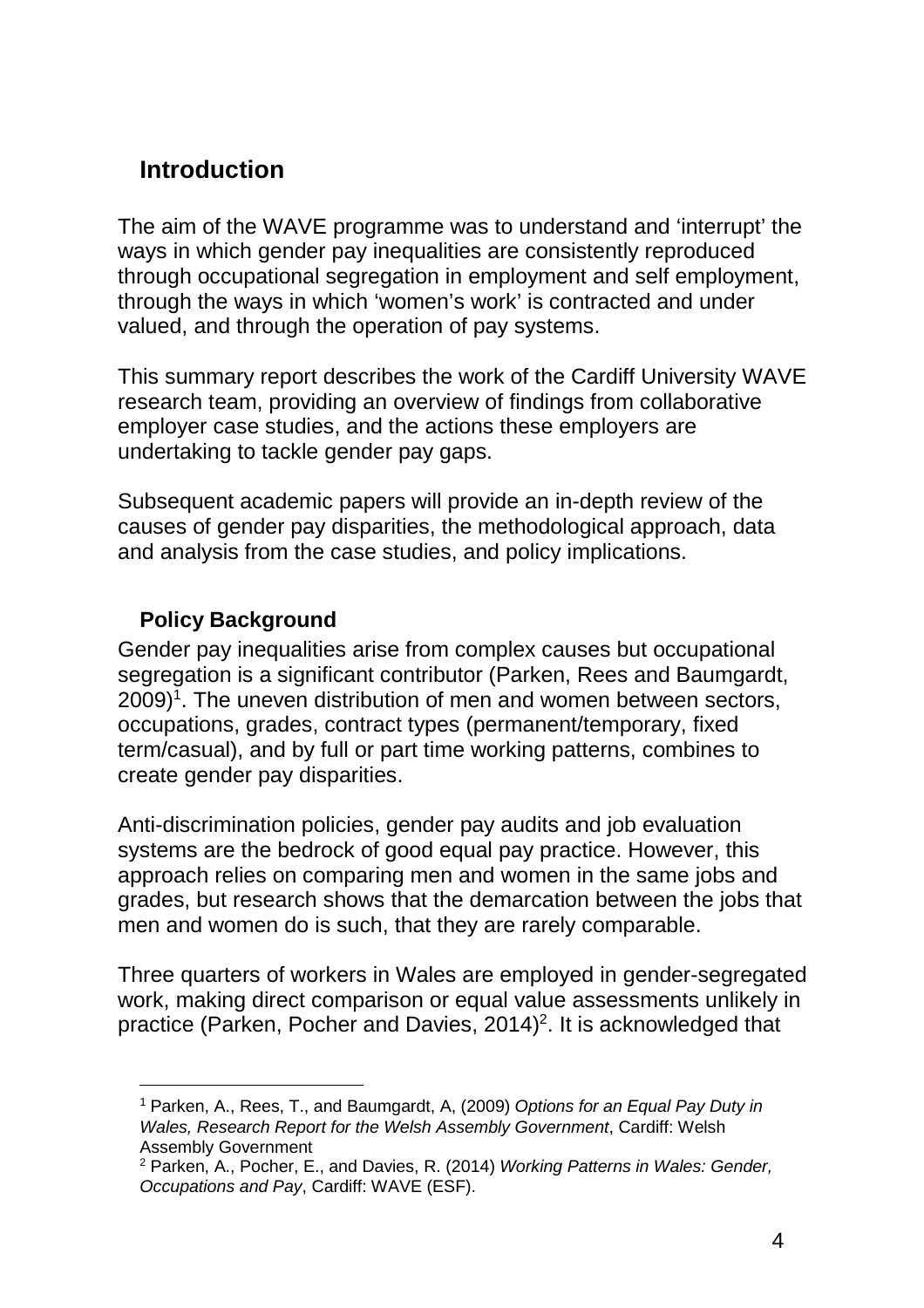Wales has a more prevalent and persistent problem with occupational segregation than other parts of the UK (Felstead et.al. 2013)<sup>3</sup>.

Across the occupational mix, men hold almost two thirds of all the available full time work in Wales while women hold four fifths of all part time work (Parken et.al. 2014). Forty three per cent of women work on a part-time basis, a proportion little changed since the 1970s (Manning 2010, Parken, 2016, forthcoming)<sup>4</sup>. Three quarters of all part time work is in low, and low-middle skilled jobs such as sales, administration, personal services and elementary jobs (Parken et.al. 2014).

UK data shows that 46 per cent of women are employed in low and lowmiddle skilled jobs compared to 24 per cent of men (ONS 2013, p. 10) $5$ . Men are more likely to be employed in middle-high skilled jobs, such as associate professional and technical and skilled trades, which are associated with higher pay (ONS 2013, p. 10). Because part time work is concentrated in low graded and low paid jobs, it can be a struggle to 'make work pay'. At the other end of the labour market, women graduates are more likely than men graduates to work in jobs below their qualifications level (ONS 2013a, p.24) $6$ .

These are some of the reasons that gender pay gaps persist and why the Welsh Government decided to introduce a specific equality duty, within the scope of the Equality Act 2010, to address gender pay disparities<sup>7</sup>. Known as the 'equal pay duty', its purpose is to go beyond gender pay audit approaches in order to tackle systemic inequalities, such as occupational segregation (Parken, Rees and Baumgardt,  $2009)^{8}.$ 

l

<sup>&</sup>lt;sup>3</sup> Felstead, A., Davies, R., and Jones, S. (2013) Skills and the quality of work in Wales 2006-2012, Main Report, report for the UK Employment and Skills Council, Cardiff: WISERD

<sup>&</sup>lt;sup>4</sup> Manning, A. (2010) 'Forty Years After the Equal Pay Act, What Prospects for Gender Equality?' Presentation to conference, Royal Statistical Society, London, 16th November 2010, Parken, A. (forthcoming, 2016) 'Changes and Continuities: Women in paid work in Wales 1994-2014', in Mannay.D. (ed) Our Changing Land, Cardiff: University of Wales Press

<sup>&</sup>lt;sup>5</sup> Office for National Statistics (2013) Full Report - Women in the Labour Market, Newport: Office for National Statistics

<sup>&</sup>lt;sup>6</sup> Office for National Statistics (2013a) Full Report – Graduates in the UK Labour Market, Newport: Office for National Statistics

<sup>7</sup> Equality Act 2010 (Statutory Duties) (Wales) Regulations 2011

<sup>&</sup>lt;sup>8</sup> Parken, A., Rees, T., and Baumgardt, A, (2009) Options for an Equal Pay Duty in Wales, Research Report for the Welsh Assembly Government, Cardiff: Welsh Assembly Government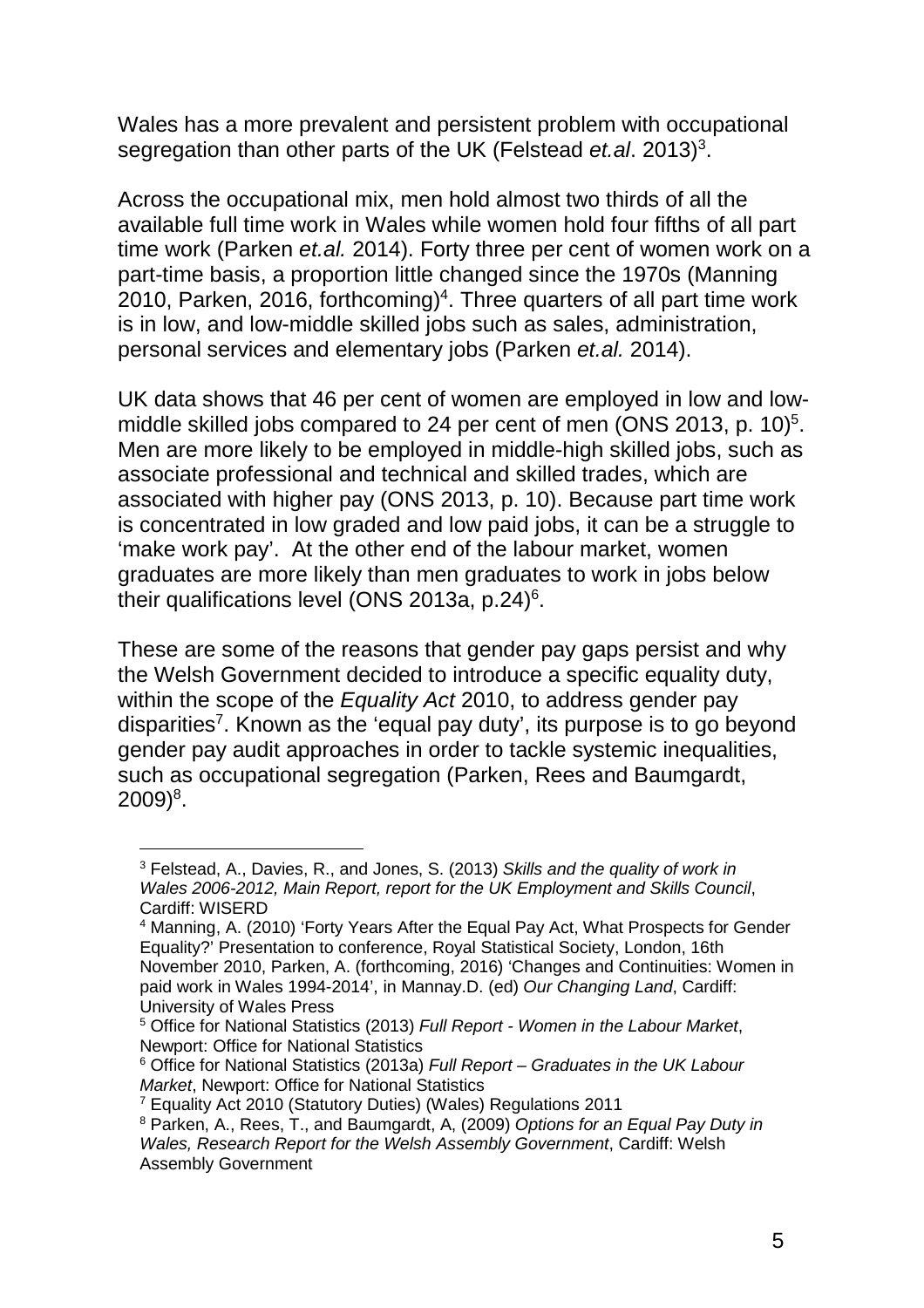The Welsh Specific 'equal pay duty' calls upon public sector organisations in Wales with over 150 employees, to use the levers for change at their disposal, to attempt to 'disrupt' the reproduction of gender pay gaps in successive generations.

The duty requires them to report gender employment patterns and pay annually, by considering the intersection of jobs, grades, contract types and working patterns, and to take action to address gender pay gaps.

Such data analysis can be complex, and knowledge about how gender influences the organisation of employment is needed to interpret, and act on the findings.

The CU WAVE team, set out to assist employers with this analysis, and in so doing, bring the 'equal pay duty' to life, so that the spirit of the duty would be translated into action, for the benefit of women in paid work in Wales.

## **CU WAVE Research and Action Plan**

Firstly, we 'mapped' occupational segregation in Wales through a detailed analysis of Annual Population Survey data. Our findings are available in the Working Patterns in Wales: Gender, Occupations and Pay report (Parken et.al. 2014). This research report set the context and baseline research for activities across the WAVE partnership in employment (CU), self-employment (USW) and training (TWW).

We used this data as the basis for our innovative Equal Pay Barometer. This online searchable tool shows average pay for a range of occupations in Wales, how many men and women work in each occupation, their working pattern (full or part time hours) and any gender pay gaps. The Equal Pay Barometer can be found at: http://www.wavewales.co.uk/equal-pay-barometer/

We then undertook workforce and pay analysis with collaborating case study employers, in order to understand how the uneven distribution of men and women in employment between jobs, grades, and working patterns, creates and sustains gender pay gaps.

We shared findings from these case studies with policy makers, the media and with our Gender Employment and Pay Network (GEPN).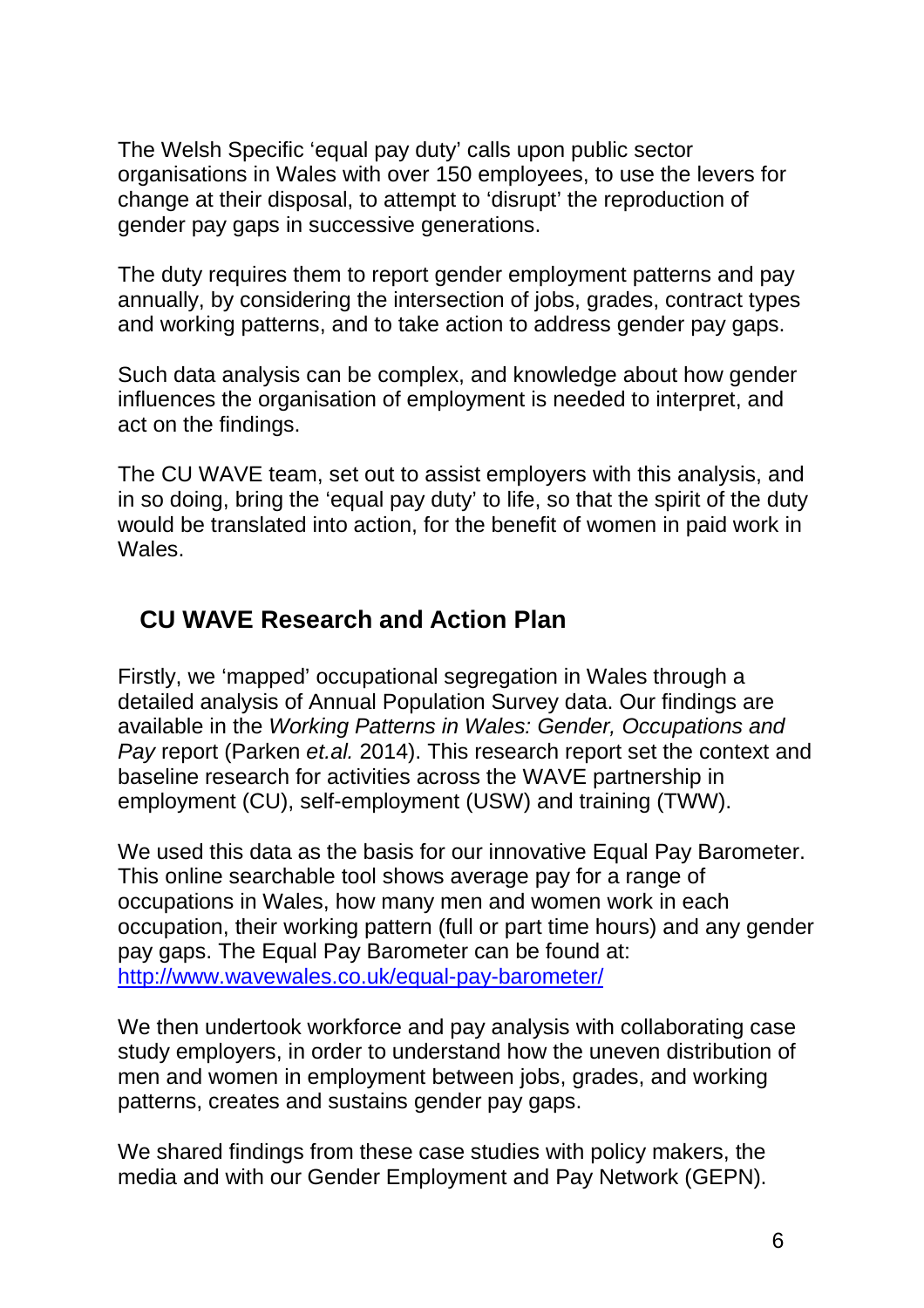GEPN consists of HR, equality and workforce planning professionals from over 20 public sector organisations.

On the basis of our learning from the case studies, we created a method to be used by employers to replicate our workforce and pay analysis for their own organisations. The Gender Employment and Pay Analysis Method (GEPA) template and guidance documents will assist employers to report against the 'equal pay duty', and to act to 'disrupt' gendered patterns of employment from reproducing gender pay gaps.

GEPN members will test and adapt GEPA to their own organisational contexts, helping us to improve the method for the next stage of WAVE at Cardiff University. We intend to bid for further ESF funds, to support more employers to use GEPA to carry out their workforce and pay analysis, and to act on the evidence provided.

The following research review describes the main findings from the employment and pay research with the first three case studies. It also describes the significant change management actions that these employers have begun to embed in workforce planning and development.

Further detail on the actions can be found in separate reports for each case study on the CU WAVE website: http://www.cardiff.ac.uk/research/explore/research-units/women-addingvalue-to-the-economy-wave

The case study research with collaborating employers has demonstrated that employers should not fear having a better understanding of the gendered patterns of employment and pay in their organisations. Rather, this valuable information can underpin action on gender employment and pay disparities through workforce planning and development.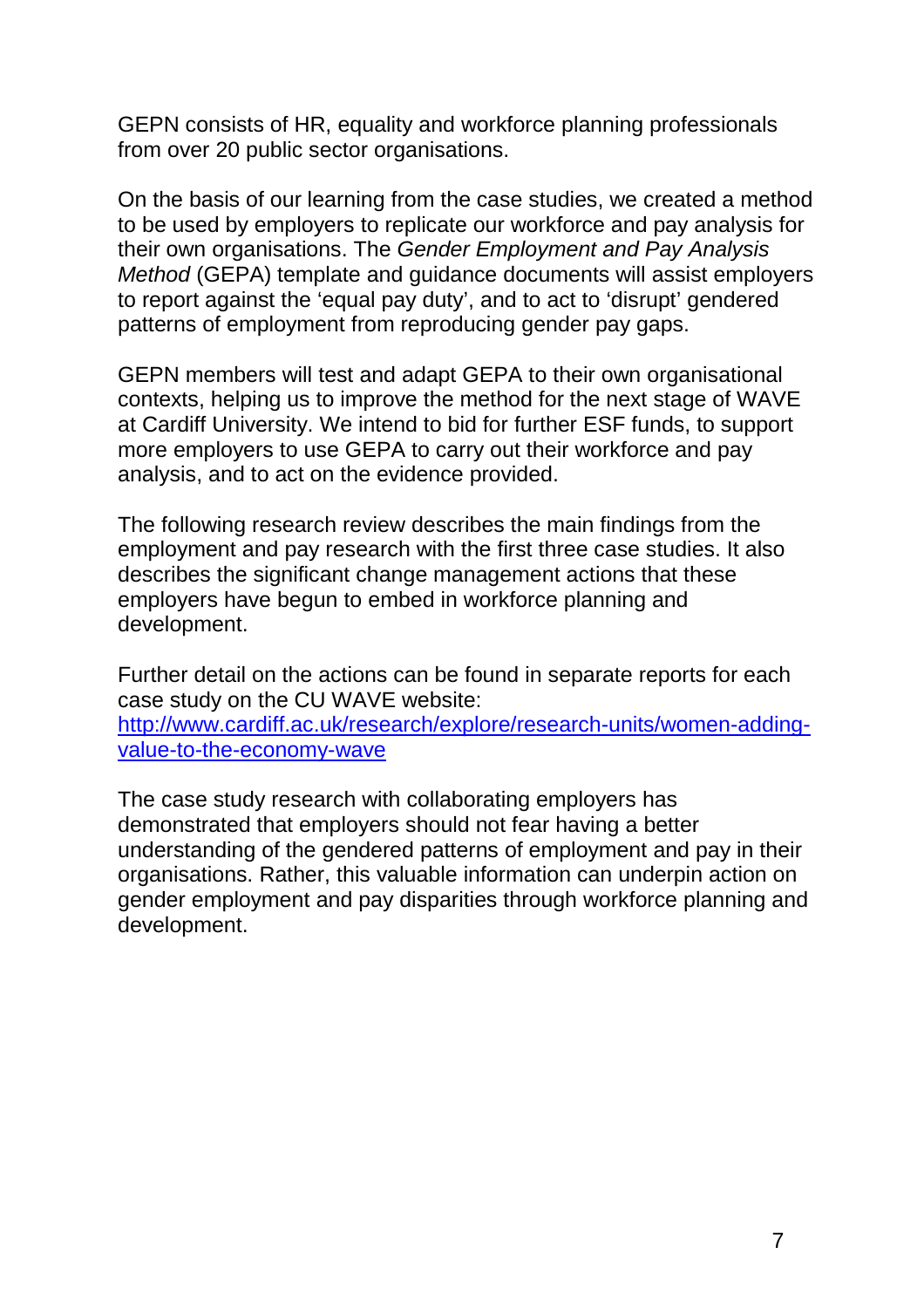## **Employment and Pay Disparities: Evidence and Action.**

#### **Setting up the studies**

 $\overline{a}$ 

Our collaborating employers volunteered or were recruited to help us undertake workforce and pay analysis. They entered into collaboration agreements with us, undertaking to provide workforce and pay data, commit to senior management and trades unions engaging with our findings, and if appropriate, be supported by WAVE to enter a change management phase, based on the research evidence provided. We undertook to keep their identities anonymous, unless or until they wished to be known, and to keep their workforce and pay data secure and confidential.

The three case studies reported in this summary are in the local government, health, and higher education parts of the public sector. Between them, they have 24,000 employees, the majority of whom are women. This demonstrates the potential scale of improvements that could be made to the Welsh economy under the 'equal pay duty', if all public sector employers were to act on workforce and pay inequalities.

Each employer organised their workforce, and therefore their workforce and pay information, differently. This complicates attempts to collate results across all three case studies. In addition, workforce information and pay datasets may not be routinely combined. Indeed, often they can be held in separate departments of the organisation. Therefore some cleaning and collation of the data was needed. For example, in organisations with over 1000 job titles, job-families were created.

Each employer received a comprehensive results and analysis research report with recommendations<sup>9</sup>. We provided the employers with presentations of their data and engaged in detailed discussions with them to interpret the findings. Their contextual knowledge of the

 $9$  Parken, A., and Pocher, E., Sloan, L. (2013) Employer Case Studies, Case Study A: Phase 1 Results, Research Report for the Women Adding Value to the Economy (WAVE) programme, ESF funded through the Welsh Government, Cardiff: Cardiff **University** 

Parken, A., and Sloan, L. (2014) Employer Case Studies, Case Study B: Phase 1 Results, Research Report for the Women Adding Value to the Economy (WAVE) programme, ESF funded through the Welsh Government, Cardiff: Cardiff University Parken, A., and Davies, R. (2014) Employer Case Studies, Case Study C: Phase 1 Results, Research Report for the Women Adding Value to the Economy (WAVE) programme, ESF funded through the Welsh Government, Cardiff: Cardiff University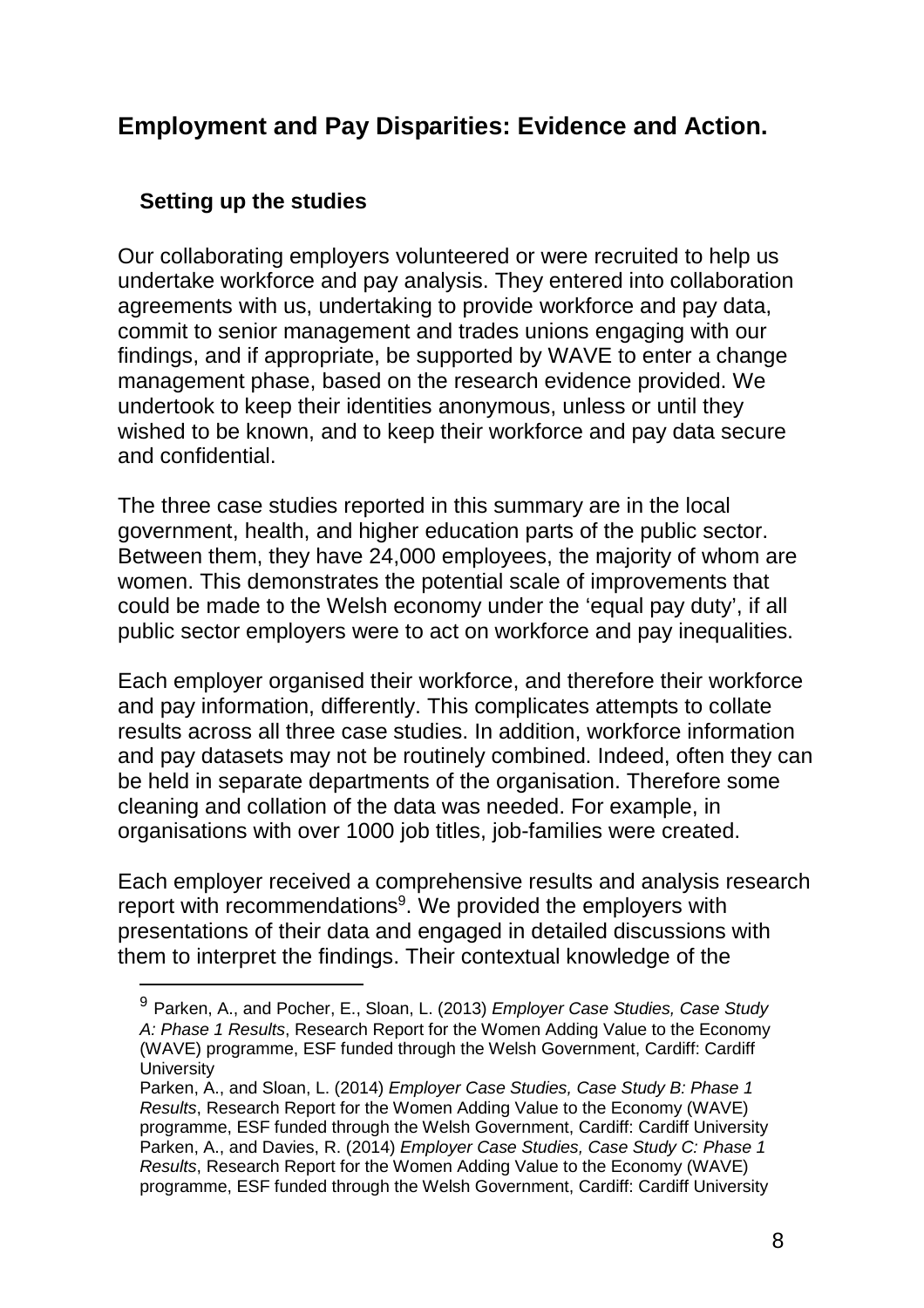organisation was invaluable in understanding the results, and thinking about how ways and patterns of working that had grown up over time, may no longer be suitable for either employers, or employees.

#### **Key Research Findings**

 $\overline{a}$ 

More women are employed in total in the private sector than in the public sector, but women account for almost two thirds of all workers within the public sector in Wales (Annual Population Survey (APS), 2014)<sup>10</sup>. Work in the public services accounts for 39% of all women's employment and 19% of men's. Men are 60% of all private sector workers, and this accounts for 81% of men's employment type (APS, 2014).

This gendered pattern of employment was reflected in the case studies. Women were three quarters and four fifths of the local government and health workforces respectively, whereas there was gender balance in the higher education workforce (the convention for gender balance is a 60/40 ratio of either gender).

The three employers had all completed gender pay audits prior to working with us and had good on-going job evaluation schemes. As a result, there were no, or low pay gaps between employees in the same jobs and grade/scale.

However, all three organisations had gender pay gaps overall, reflecting the pattern in the labour market as a whole. Pay gaps existed because men and women tended to work in different jobs associated with different grades, contract types and working patterns, and men dominated the most senior positions in all the organisations.

This finding is significant. Even where employers have best practice in relation to pay systems and job evaluation, gender segregation in society and the economy can be pulled into, and reproduced within, employment structures within organisations.

A second key finding was the deleterious impact on women's pay of working in part time jobs at the bottom end of employment structures.

 $10$  Employment in the public and private sectors by Welsh local authority and status, for the year ending December 2014. Source: Annual Population Survey, ONS, downloaded 30<sup>th</sup> May 2014, from the Statistics Wales website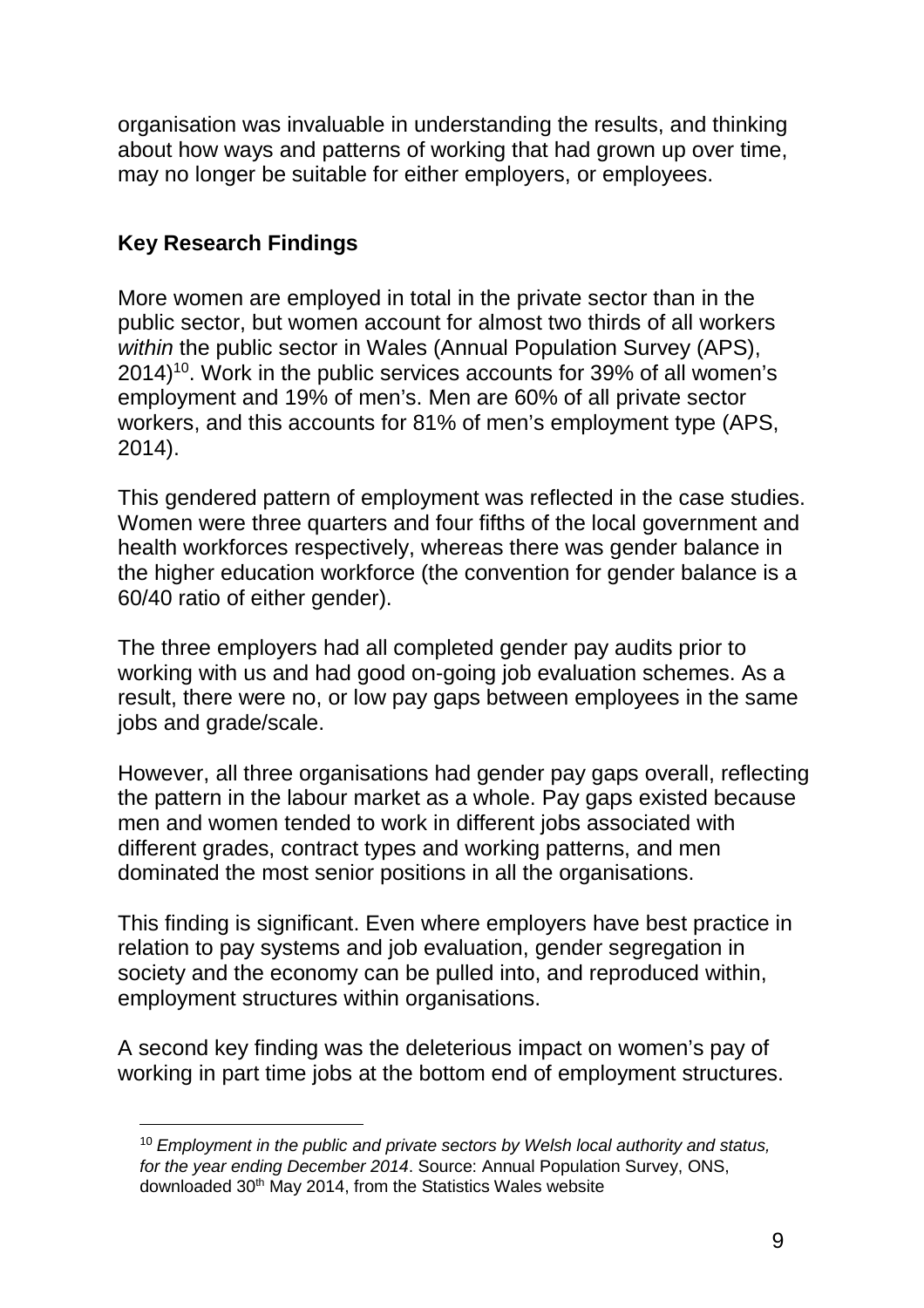Thirdly, although the effect of working on a part time basis differs between women, it is similar in one important respect: its association with lack of progression for women in the lower, middle and higher sections of employment structures.

#### **Contract types and working hours: low grade jobs**

It was evident that women's overall numerical dominance of the workforces was as a result of their disproportionate presence in part time jobs at the lower end of the employment structure. The majority of jobs in the bottom three grades were offered on a part time basis. Women were also much more likely than men to be in insecure contract types (temporary, fixed term, casual).

The jobs that women did in the lowest three grades - cleaning, catering, clerical, customer service and caring, were rarely available on a full time basis.

This raises questions of choice. Do women who actively choose to work on a part time basis, choose these jobs because they are available on a part time basis? Would they choose different or higher graded jobs if they were more often available on a part time basis?

For women who do not wish to work part time, is their choice to work more hours constrained because these jobs are generally only available on a part time basis? This would seem to be the case for those women who had 2 or more part time, or part time and casual jobs, with the same employer. The case study employers are now actively asking these questions of women working in low-grade part time jobs in their organisations.

What we do know is that part time work is over associated with low pay in low skilled work, that once women enter these jobs there is little training or opportunity to progress, and that Wales has a disproportionately high number of such jobs which has a negative impact on the Welsh economy (Felstead et.al. 2013). The skill content of part time jobs can be undervalued precisely because these jobs are rarely offered on a full time basis (Beechey and Perkins  $1987)^{11}$ .

 $\overline{a}$ 

<sup>11</sup> Beechey,V. and Perkins, T (1997) A matter of hours, Part-time work and the Labour Market, Cambridge: Polity Press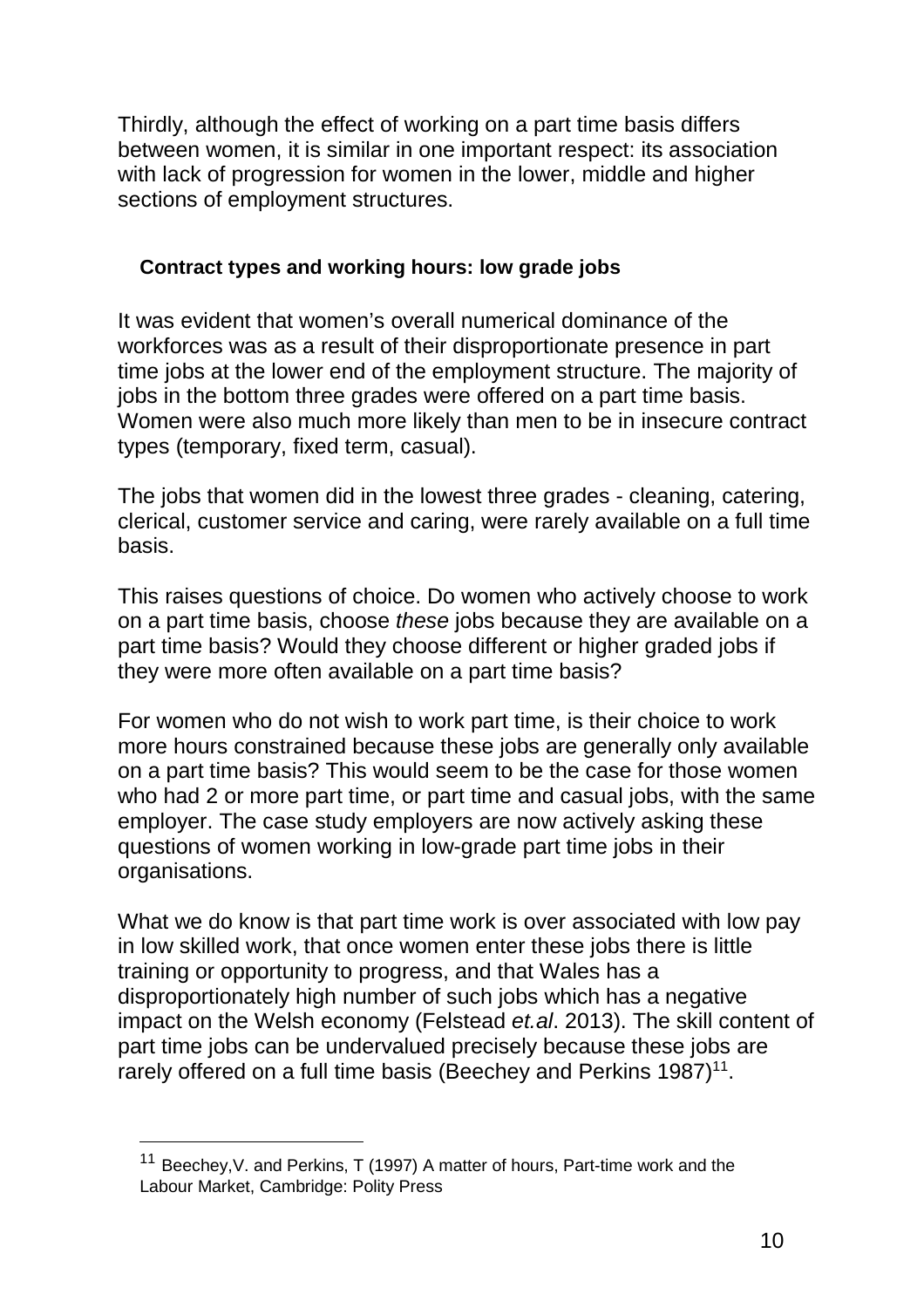It has been said that working in the public sector has a 'protective effect' for women, as they are less likely to be in direct competition for jobs with men than they are in the private sector (Jarman et.al. 2012)<sup>12</sup>. However, men are not competing with women for part time jobs in the public sector but are succeeding in the competition for full time work.

Part time work for men was less than 10% of their working pattern in two of the case studies, and less than 20% in the third. Men were most likely to work on a full time basis throughout the grading structures, and were more likely to work on a casual basis than part time.

Men working in low graded jobs were undertaking maintenance, landscaping, portering, security, caretaking and waste disposal type roles, and were overwhelmingly contracted to do so on a full time basis. An association between the gender of the traditional job incumbent, and the organisation of working hours, is clear.

This raises a question about how the gender stereotyping of jobs can inform the working pattern of low graded work. Is the 'breadwinner ideal' still in play when working hours are decided?

As a result of the findings of this research, the question of how the association between gender and jobs can unconsciously influence the perceived value of skills and the prescribed working hours, is now being considered through the NHS Wales job evaluation scheme, Agenda for Change.

#### **High graded part time work**

A full time working pattern with a permanent contract, was the norm for higher graded positions in all the case study organisations, as it is across the labour market. However, it was positive to see that some high graded part time work was available in professional roles in health, social care, environmental protection, research and lecturing. It was mainly women working in this pattern, but there were also some senior men in management and the professions, working on a part time basis, usually towards the end of their careers. Here, the employers are using part time hours to demonstrate their commitment to retaining the

 <sup>12</sup> Jarman, J., Blackburn, R.M., Racko, G. (2012) 'The dimensions of occupational segregation in industrial countries', Sociology, Vol. 46, No.6, pp.1003-1019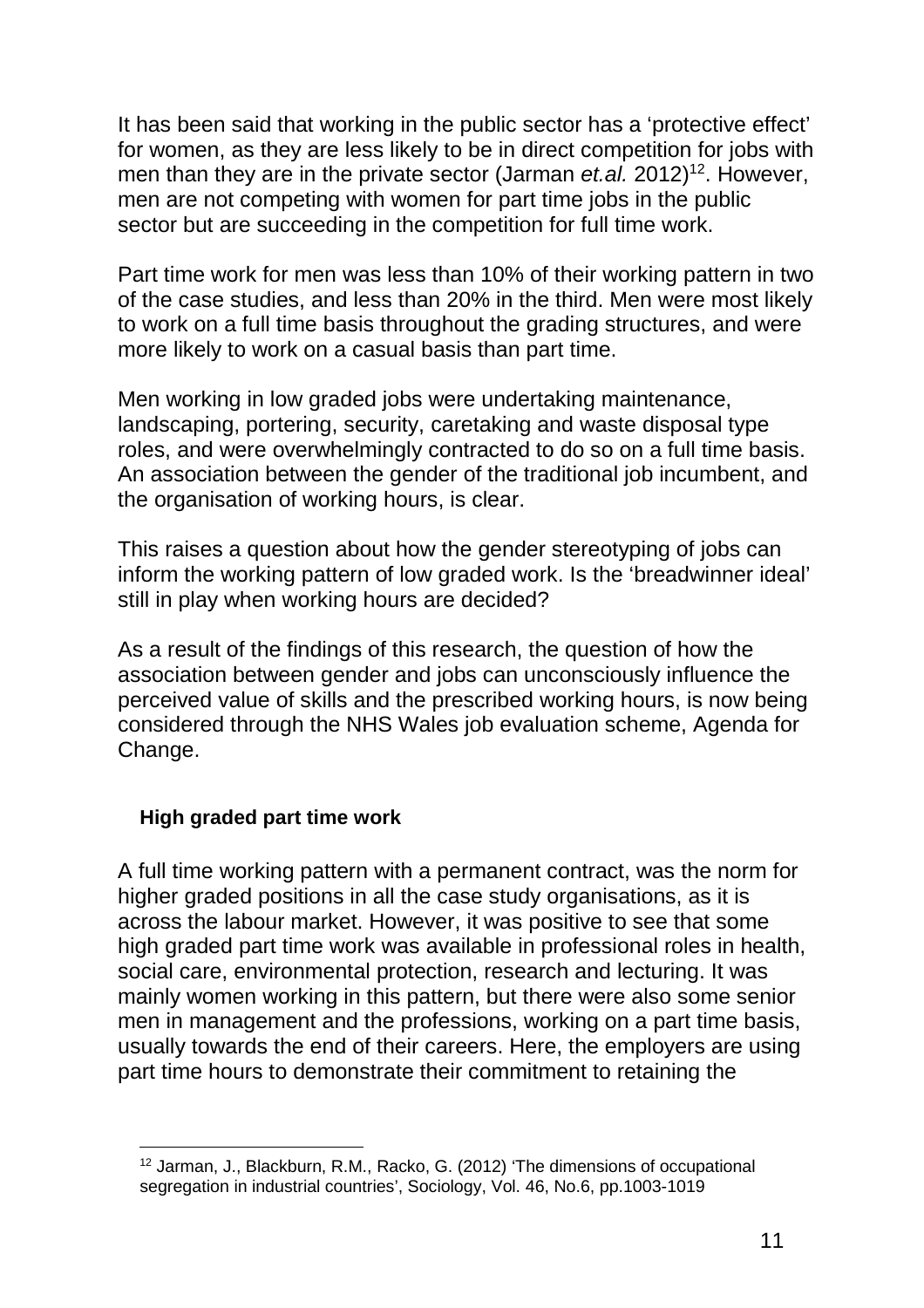knowledge and skills of well-qualified women and men in the organisation.

However, grade gaps were clear between men and women in the higher echelons of each organisation. Each employer is now considering their longitudinal employment data to assess whether women returning from maternity leave and/or providing childcare or eldercare, and who wish to work on a part time basis, can subsequently progress in their careers.

Additionally, they will assess whether women in middle-higher grade work who deviate from a full time continuous working pattern, experience career impacts from which they cannot recover, and so cannot reach the highest graded posts. Employers are mindful of the loss of valuable skills and knowledge to the organisation.

#### **Vertical Segregation**

The stock of jobs offered on a full time basis varied considerably between employers. In the local government case study just a quarter of all jobs were offered on a full time basis. In health, 60%, and in higher education 70%, of all jobs were offered on a full time basis.

In each case study organisation, men, who were the minority of employees, held a disproportionately high share of all the available full time work. In two of the three organisations, men held more of the available full time posts permanent posts than women.

Full time work was clearly associated with higher grades and career progression. In all cases, men were over-represented in middle-higher grades, and dominated absolutely the most senior positions within the professional elites and management groups.

#### **Gender Pay Gaps**

As discussed, because these employers undertook in-grade gender pay audits and had job evaluation systems in place, there were no, or low, hourly pay gaps between men and women in the same jobs and grades.

In two instances, when only full time median hourly earnings were compared, women earned more than men. This is mainly because women were concentrated in the middle of the health, social care and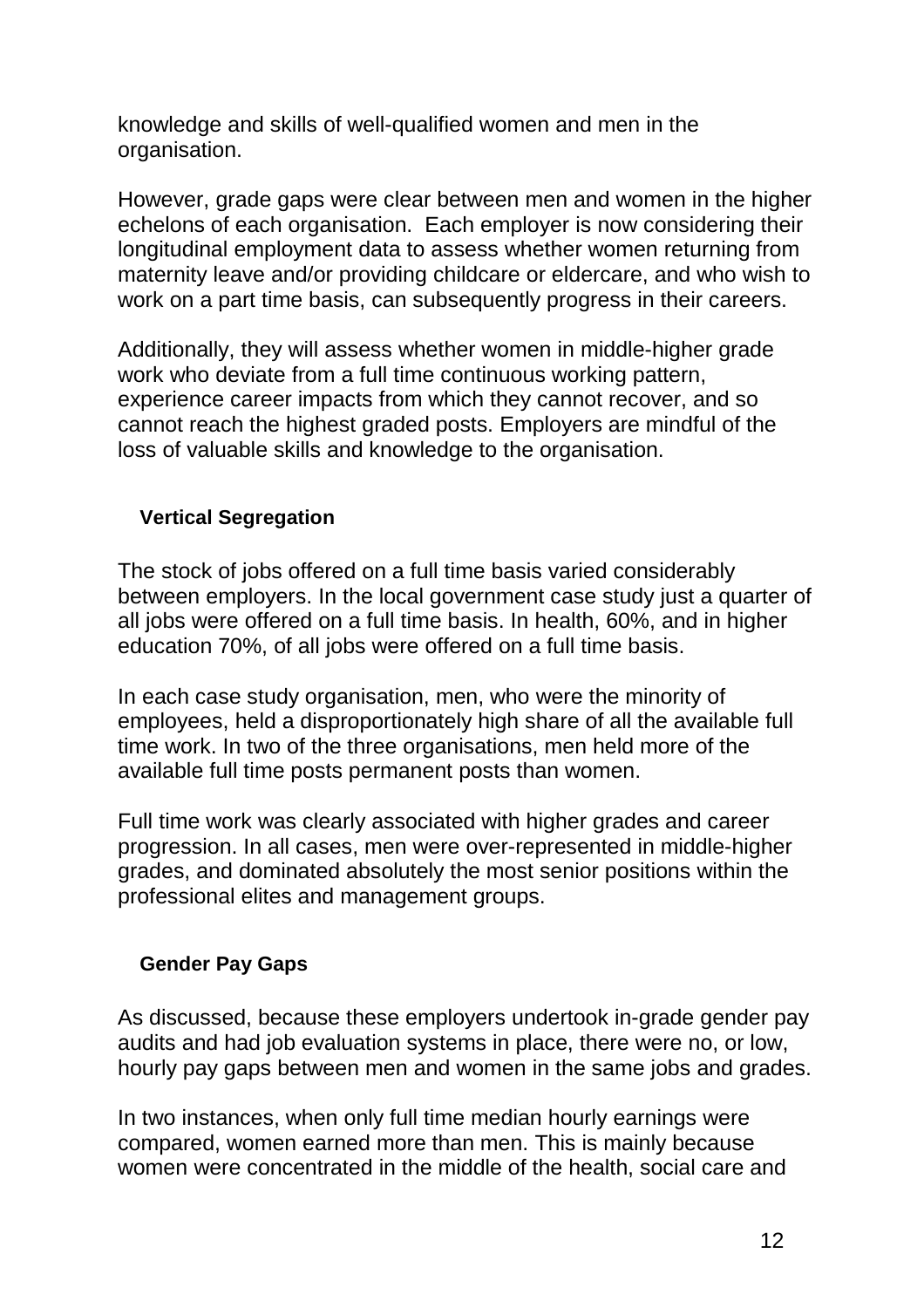education occupational structures. This is premium work for wellqualified women in Wales: fully three quarters of all women's employment in the professions in Wales is in health and education (Parken et.al. 2014). However, there were some mean full time hourly pay gaps due mainly to vertical segregation, as discussed above.

Overall organisational gender pay gaps (covering all employees in all jobs, contract types, working patterns and grades), existed mainly because of the combined effect of women holding the majority of low graded posts, overwhelmingly on a part time basis, and men holding the majority of full time permanent posts, and being over-represented in the most senior jobs and grades.

In summary, the findings show that the gendering of occupations and employment structures contributes to creating and sustaining gender pay gaps. This will continue until there is better valuing of so called 'women's work', and better opportunities to gain skills, training and transit out of part time jobs and hours over the working life time. Career ladders must find ways of recognizing and rewarding excellent performance, knowledge and skills in patterns other than full time continuous working.

#### **From Evidence to Action: Making Change**

Each of the case study employers demonstrated their willingness to tackle gender pay gaps by creating WAVE management groups, with action-owners from across the organisation. They were supported by WAVE's gender pay analyst and change management consultant to consultant with staff where this was indicated by the research findings, and to create, and embed policy and practice changes.

The following overview summarises actions that the employers have already begun to embed in their equality and workforce development plans.

Detailed reports by sector are available on the CU WAVE website: http://www.cardiff.ac.uk/research/explore/research-units/women-addingvalue-to-the-economy-wave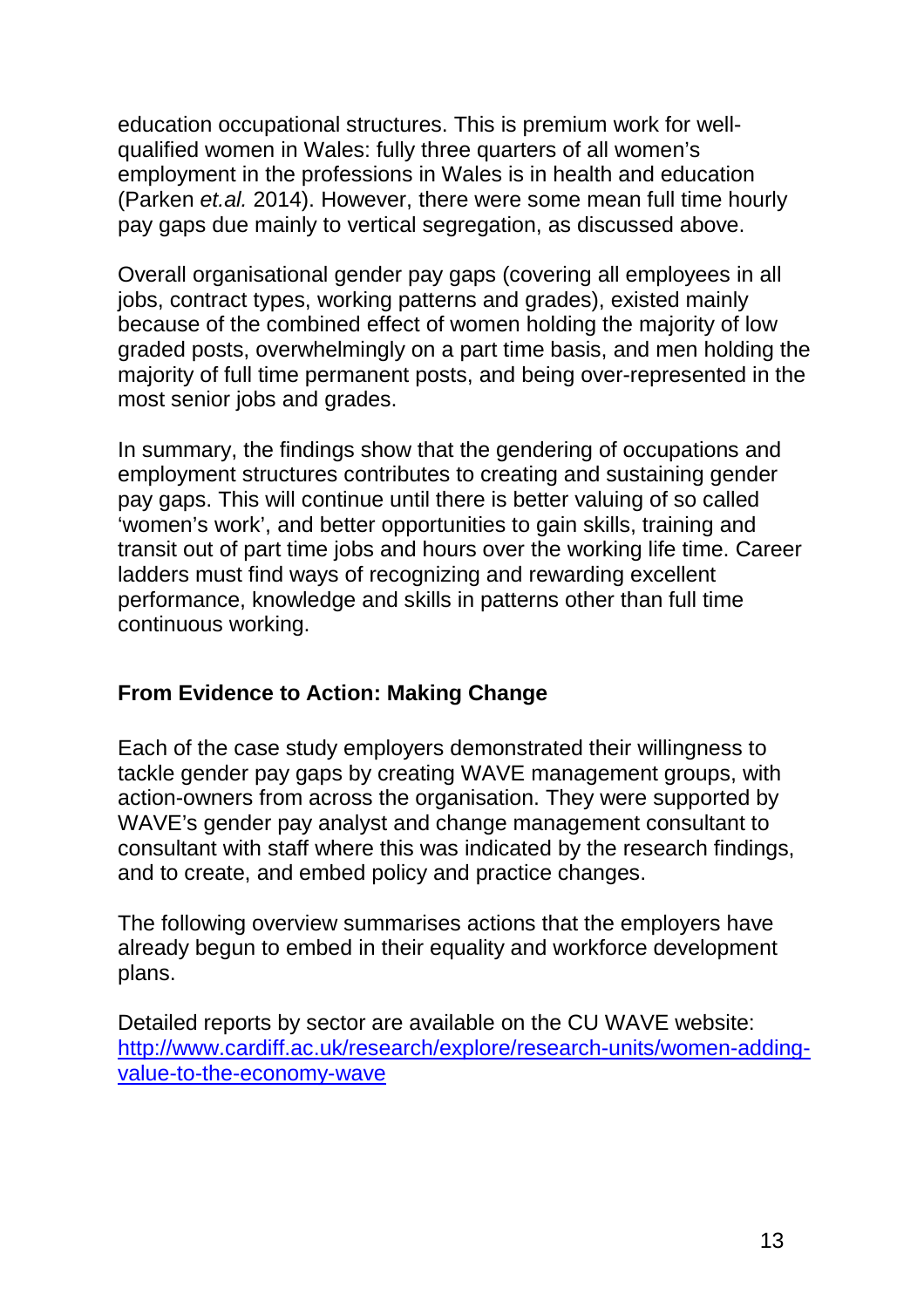#### **Vertical Segregation**

- Creating an internal careers advisory service.
- Creating clear career pathways so that there is transparency about what each employee needs to do to be eligible for promotion.
- Individual Line Managers (LMs) can often have a crucial role in promotions. Survey work is underway to discover how important the endorsement of LMs is in promotion decisions. Since men dominated the leadership positions in all the case studies, research is underway to assess whether such endorsement happens more organically between them and may be less accessible for women in the lower levels of management or professional career ladders.
- Creating Leadership Model training for LMs, to build recognition of their valuable role in encouraging career progression. This recognition will be incorporated within appraisals for LMs, to benefit their own development and progression.
- Creating 'ready for promotion' schemes, so that employees and LMs recognise when promotion criteria have been met. This should trigger a Promotions Board with access to coaching and mentoring.
- Undertaking internal consultations to better understand the role that formal and informal networking can have on progression.
- Increasing the awareness amongst all employees of staff that work flexibly in high graded roles, to help normalise this working pattern and disassociate it from lack of progression.
- Introducing Returner Schemes so that returners from career breaks or maternity leave do actually return, are retained, and do not experience deleterious effects throughout the rest of their careers. Introducing skills and knowledge updating, or a period of study leave or Continuous Professional Development (CPD), for returners.
- Creating job-shadowing schemes throughout the organisation and throughout tenure, not just at entry points.
- Recognising that working part time is not necessarily flexible working (it can mean rigid working hours), alongside a review of flexible working policies and how effective they are throughout the organisation.
- Creating 'agile' working patterns, which can include remote working, and provide more autonomy throughout grade scales.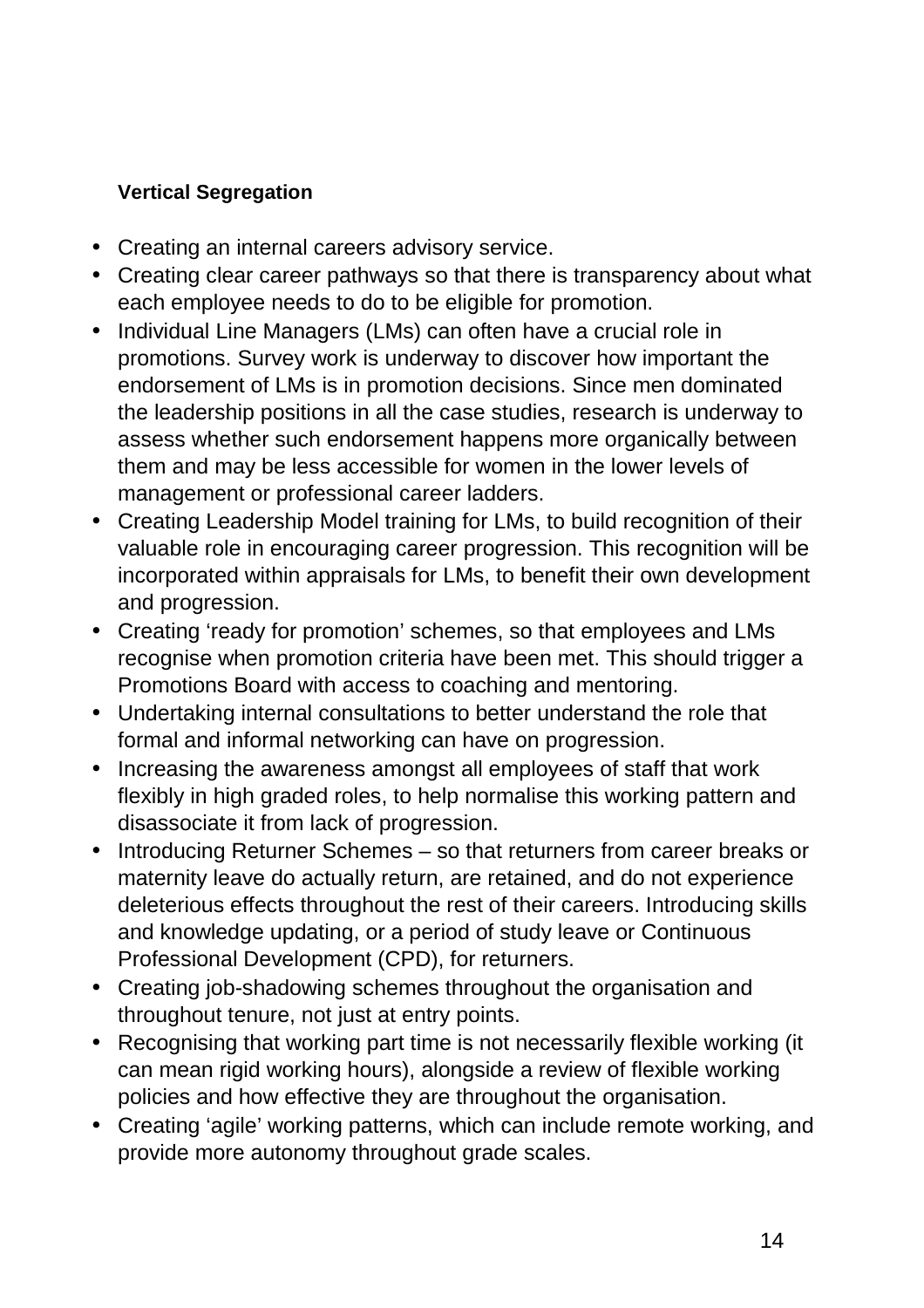#### **Working patterns and contract segregation**

- Removing the full time/part time labels from contract descriptions, so that over time, the demeaning label 'part timer' might lose its currency. Contracts will list job title and working hours, employees will be known for what they do, not their working pattern.
- Cascading Unconscious Bias training throughout the organisation so that LMs, recruiters and job evaluation panels increase their awareness of gender stereotyping in the writing of jobs descriptions, staff recruitment and promotion. By doing so they may question the association of jobs, grade and working hours with the 'usual' job incumbents.
- Low earning work can be viewed as 'women's work' and offered on a part time basis by default. To address this employers are undertaking staff surveys to understand where an active choice to work part time is present, and where having only part time work on offer constrains choice.
- Holding individual conversations with casual, bank and agency staff, who may also have multiple jobs, regarding their desire for more permanent work.
- Training for LMs to enable them to discuss any anxieties that their low paid staff may have that working some additional hours or gaining a promotion, may not compensate for any associated loss of household welfare transfers through Working Tax Credits or Universal Credit.
- Providing early notice to temporary, fixed term and casual staff of permanent vacancies that will arise in the near future.

#### **Horizontal and job segregation.**

- Job swapping consider skills and competencies in closely associated jobs that are currently gender segregated – what additional training may enable a move to jobs otherwise dominated by one gender?
- Training for line managers to consult with low-banded staff regarding their aspirations for more hours and/or training for job-swapping. The training will include developing LMs understanding of job tracks, career pathways, transferable skills and competencies.
- Creating more generic jobs roles, encompassing many of the skills and competencies that men and women currently demonstrate in otherwise gender stereotyped jobs. Changing job titles accordingly.
- Reviewing job descriptions for strongly gender segregated Science, Technical, Engineering, Mathematics and Medicine (STEMM) careers,